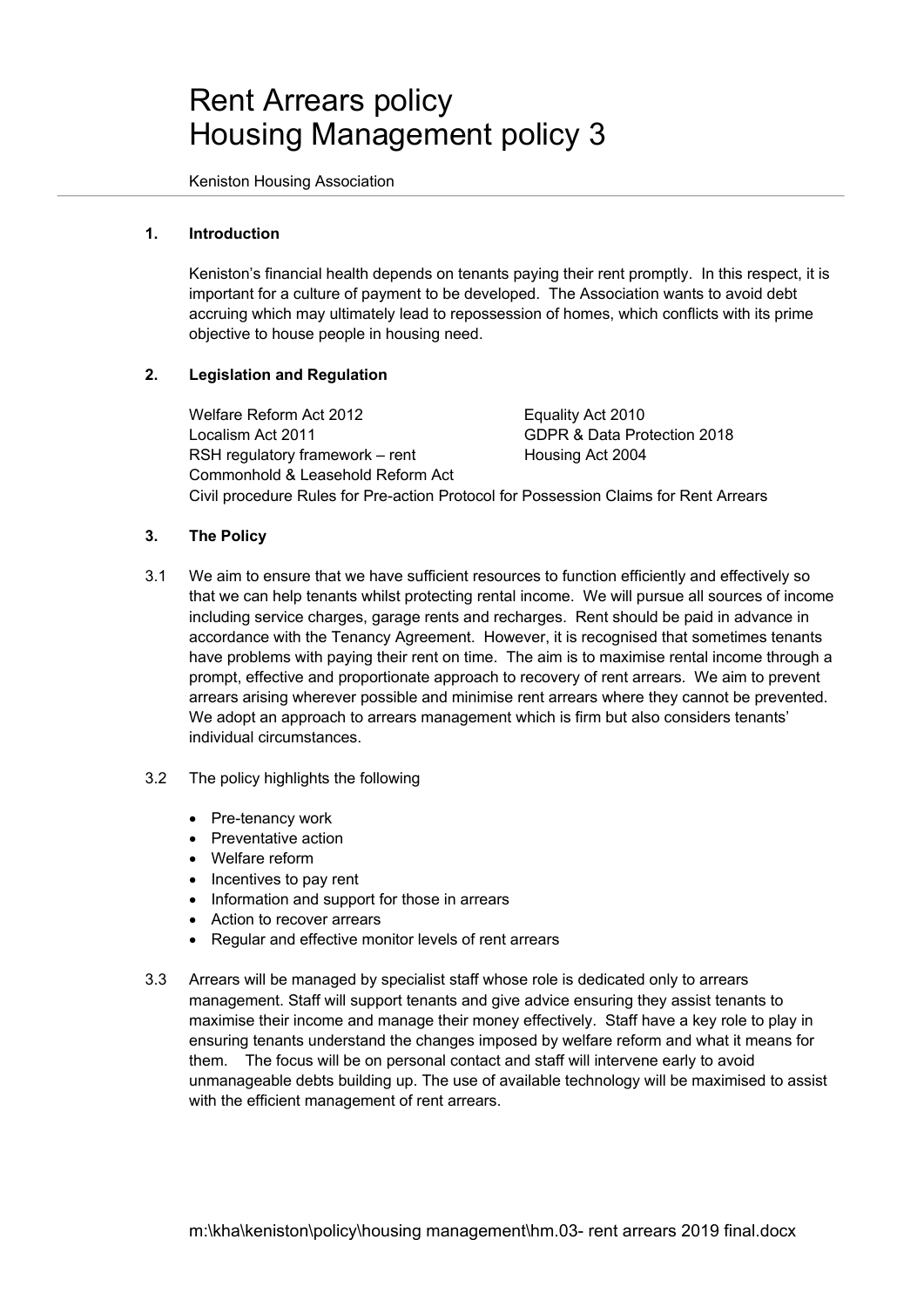#### **4 Pre tenancy work**

- 4.1 Prior to the allocation of a tenancy a financial assessment will be made for those affected by welfare reforms to assess whether the property rent is affordable.
- 4.2 Before the tenancy commences, the Association will explain to the prospective tenant(s) the need for regular prompt payment of rent, methods of payment and will assist tenants who claim Housing Benefit or Universal Credit. Staff will establish any special circumstances e.g. supported needs or translation requirements and make referrals to appropriate agencies.
- 4.3 New tenants will be risk assessed to assess vulnerabilities and whether further discussion or support is needed.

# **5 Preventative Action**

- 5.1 We will allocate properties appropriately in accordance with Keniston's allocations policy
- 5.2 All new tenants are visited by the Housing Officer and when appropriate the Rent Income Officer to promote a payment culture and enable early identification of any problems. Emphasis will be placed on the importance of paying rent in advance and contacting their Rent Income Officer if they foresee any problems.
- 5.3 Staff will communicate in as many ways as possible, directly to tenants, via tenants' meetings, newsletters and the website.
- 5.4 The Association will promote to tenants the need to pay rent regularly, support and advice is available for people in rent arrears and the consequences of non-payment is explained.
- 5.5 Staff will assess tenant's financial capability to make up any shortfalls and provide support or refer to appropriate agencies.. Tenants will be encouraged to make payments by direct debit, but if this is not appropriate to their circumstances an alternative method of payment will be agreed such as recurring card payment.
- 5.6 Flexible ways of paying rent will be offered to make it as easy as possible for residents to make payments.
- 5.7 Rent statements will be issued to residents annually and when requested.
- 5.8 Tenants paying in arrears via Housing Benefit are encouraged to begin making payments to bring their rent accounts into credit in accordance with their tenancy agreement. This is to assist tenants manage the transition to Universal Credit.
- 5.9 The Association's system allows text messages to be sent to mobile phones. An appropriately worded late payment reminder or broken agreement reminder text message will be sent. Residents can also communicate with us via email if they wish.
- 5.10 New tenants will have their rent account monitored closely for early signs of difficulty and will receive a visit within six weeks of the start of the tenancy to emphasise the advice given at the sign-up interview and to identify and resolve any early payment issues.

m:\kha\keniston\policy\housing management\hm.03- rent arrears 2019 final.docx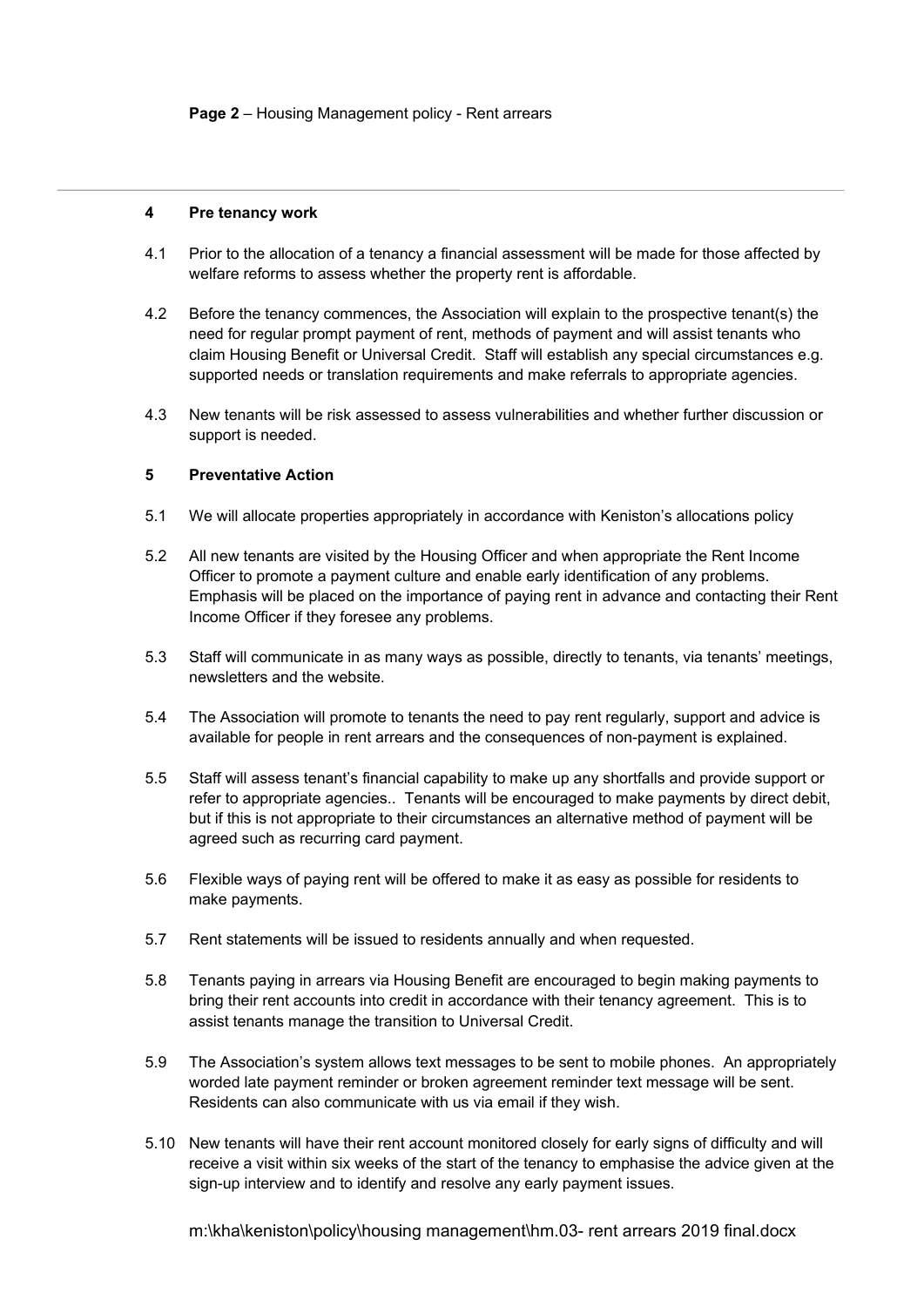#### **Page 3** – Housing Management policy - Rent arrears

5.11 Recovery actions will be based on a preventative approach that seeks to maximise tenants' entitlement to benefits as well as securing regular payments.

# **6 Welfare Reform**

- 6.1 The Welfare Reform Act has fundamentally reformed payment of benefits including housing Benefit. Housing Benefit will cease to exist over the next few years. Where rent arrears accrue as a result of welfare reform changes, the Association will take action on rent accounts as per this policy.
- 6.2 Tenants who are under occupying their homes and have their Housing Benefit reduced will be expected to make up the shortfall in their rent.
- 6.3 To minimise the impact of welfare reform we will profile our tenants to target our resources effectively and tailor information for individuals and groups of tenants.
- 6.4 Staff will assist tenants to cope with changes to the benefit system, and to cope financially with the transition in and out of work.
- 6.5 Following introduction of Universal Credit, the Association will assist tenants in making and updating claims for Universal Credit. Where a tenant meets any of the criteria for an 'alternative payment arrangement' we will apply for such a payment to be made.
- 6.6 As benefit cases become the responsibility of the DWP the Association will offer such assistance as possible, however the nature of Universal Credit claims and the emphasis on tenants assuming responsibility for their claims may prevent us from acting on the tenant's behalf.
- 6.7 The Association participates in the Housing Benefit verification framework for Bromley Council on behalf of the Local Authority. We will ensure that all the required information is provided at the beginning of the Housing Benefit claim and that it is verified as correct. This enables Housing Benefit applications to be processed more quickly.

# **7 Incentives to Pay Rent**

- 7.1 A quarterly prize draw and an extra one at Christmas will be held for tenants whose rent has been clear for at least four weeks.
- 7.2 Tenants applying for a transfer will be advised that unless in exceptional cases, their application will not be normally be considered unless they clear their arrears and maintain a clear rent account for 6 months.
- 7.3 Any rent arrears must be cleared on the old joint tenancy before a sole tenancy is granted, as the new tenant cannot be held responsible for any debt that accrued whilst the tenancy was a joint tenancy.
- 7.4 Any tenant in arrears wishing to apply for the downsizing initiative can do so provided that the amount provided by the initiative pays off the arrears.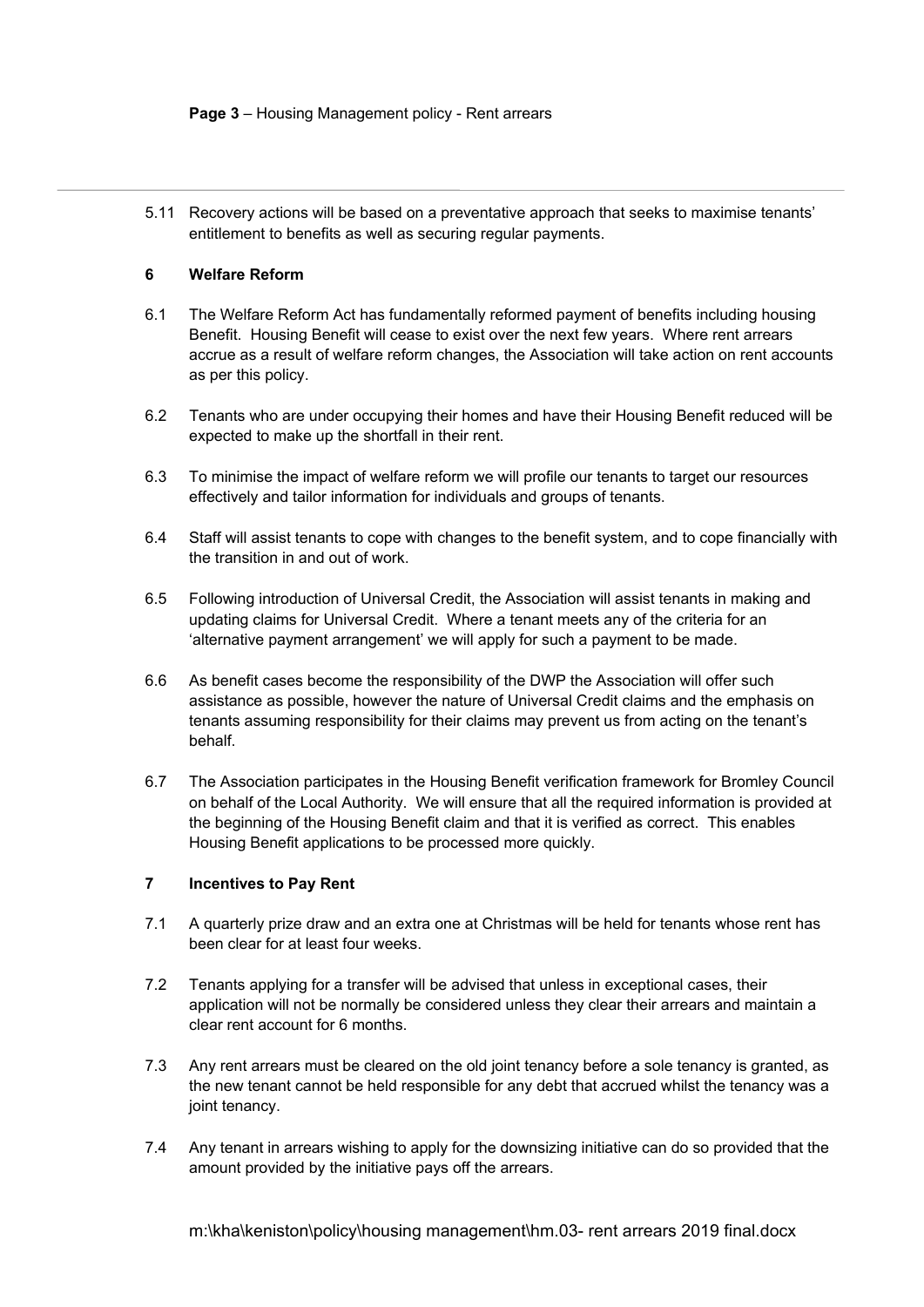7.5 Certain planned replacements in the stock reinvestment programme (New kitchens, bathrooms and internal doors) will not be undertaken for residents who are in arrears. This will mean in most cases that the improvement may be deferred to the next year's programme. Exceptional issues regarding incentives will be agreed at the Complaints and Resolutions meeting.

# **8 Information and Support for those in arrears**

- 8.1 It is recognised that some tenants experience financial hardship*.* Keniston seeks to provide support to those in arrears due to financial hardship to help prevent arrears increasing which may lead to eviction*.* In these circumstances, Keniston will ensure tenants are actively encouraged to claim Welfare Benefits to which they may be entitled.
- 8.2 Because of vulnerability certain recovery actions may not be appropriate in individual's circumstances. It is important in cases involving vulnerable residents that all relevant facts are taken into consideration and that all appropriate agencies are involved.
- 8.3 Staff will be knowledgeable and trained in welfare and Housing Benefit advice and able to refer to other agencies where appropriate.
- 8.4 Staff will assist tenants to become financially capable, helping tenants to access transactional bank accounts and affordable credit.
- 8.5 Rent statements are sent with arrears letters, otherwise they are sent annually. Residents can also access their rent accounts online via 'My Tenancy'.

#### **9 Action to Recover Arrears**

- 9.1 We will adopt a firm and sensitive approach to rent arrears recovery.
- 9.2 Early and personal contact with the tenant is essential. In the first instance Staff will attempt to contact the tenant either by telephone or face to face. Effective recovery and management of rent arrears is unlikely to occur unless early personal contact is made with the tenant.
- 9.3 Staff will identify tenants in arrears who are vulnerable and tailor their approach appropriate to their needs.
- 9.4 Staff will make every effort to communicate with tenants at trigger points of the arrears procedure e.g. at the start of the tenancy, prior to legal action and prior to eviction. We will seek possession on mandatory ground for starter tenancies where there has been no engagement.
- 9.5 Keniston will take early arrears recovery action and will seek a realistic repayment arrangement to clear arrears having regard to the tenant's income and outgoings. We will expect low level debts to be cleared in a single payment and will only agree to instalments which do not exceed 6 months.
- 9.6 Developing a culture of and responsibility for payment is central to effective arrears recovery. However, a reasonably tolerant approach will be adopted towards a resident in financial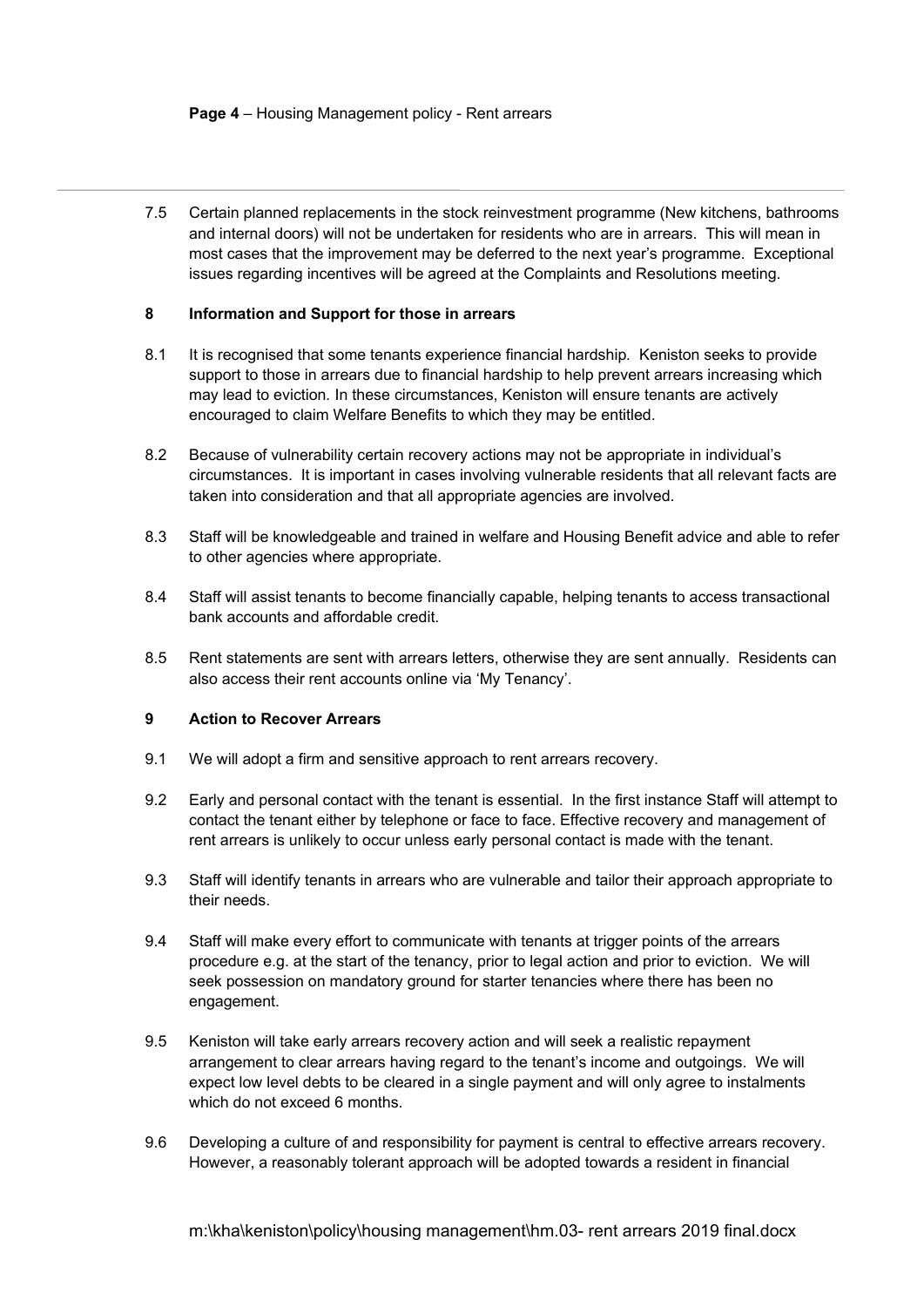hardship to maintain an agreement.

- 9.7 If tenants have outstanding debt to us such as a sundry or energy debt then any payments due to them by us will be first paid to their rent account.
- 9.8 Where early action is not effective in controlling the debt, a more assertive response is required by the Association to ensure that arrears are controlled. The arrears procedure sets out the steps required to achieve this using Notices of Seeking Possession, court actions for possession and eviction.
- 9.9 A decision to proceed with action to recover possession of the property and outstanding debt will only be taken when all other means of recovery of the rent arrears have been exhausted, or when the tenant has failed to engage or respond and rent arrears continue to increase or have not reduced.
- 9.10 Before legal action is considered, every effort will be made to get clear picture of the tenant's circumstances and the reason (s) for the arrears.
- 9.11 We will adhere to all the requirements of the Pre-court action protocol for possession claims.
- 9.12 When a case is presented to court the Rent Income Officer will generally ask for a Suspended Possession Order where an agreement has been made and it is reasonable to expect payments are likely to continue. Where a tenant has kept to the agreement for a length of time we will generally ask for the case to be adjourned.
- 9.13 All reasonable, fair and legitimate means will be used to investigate a tenant's circumstances before taking action. This may include using investigation agencies.
- 9.14 Court costs will be applied for where the Association is successful in obtaining an order for possession. We will ensure a money judgement is included in the order.
- 9.15 If a Suspended Possession Order is granted and subsequently breached, no more than 3 opportunities will be given for the tenant to remedy the breach. Should the breach not be rectified quickly then an application will be made to the Court for permission to apply for a warrant for eviction
- 9.16 Eviction is seen by the Association as the last resort in managing rent arrears. Apart from the human cost, evicting a tenant can result in a debt having to be written off. Every eviction requires the approval of the Chief Executive.
- 9.17 We will oppose any application to stay the execution of the warrant unless payment to clear the shortfall is made in full.
- 9.18 Staff will do all they can do to avoid eviction e.g. offer advice and support, consider whether vulnerability is a factor in their non-payment, and make referrals to advice providers or support services.
- 9.19 Where there is non-engagement, we will persist by all means of communication. Eviction will also be considered where there has been persistent non-engagement from the tenant.

m:\kha\keniston\policy\housing management\hm.03- rent arrears 2019 final.docx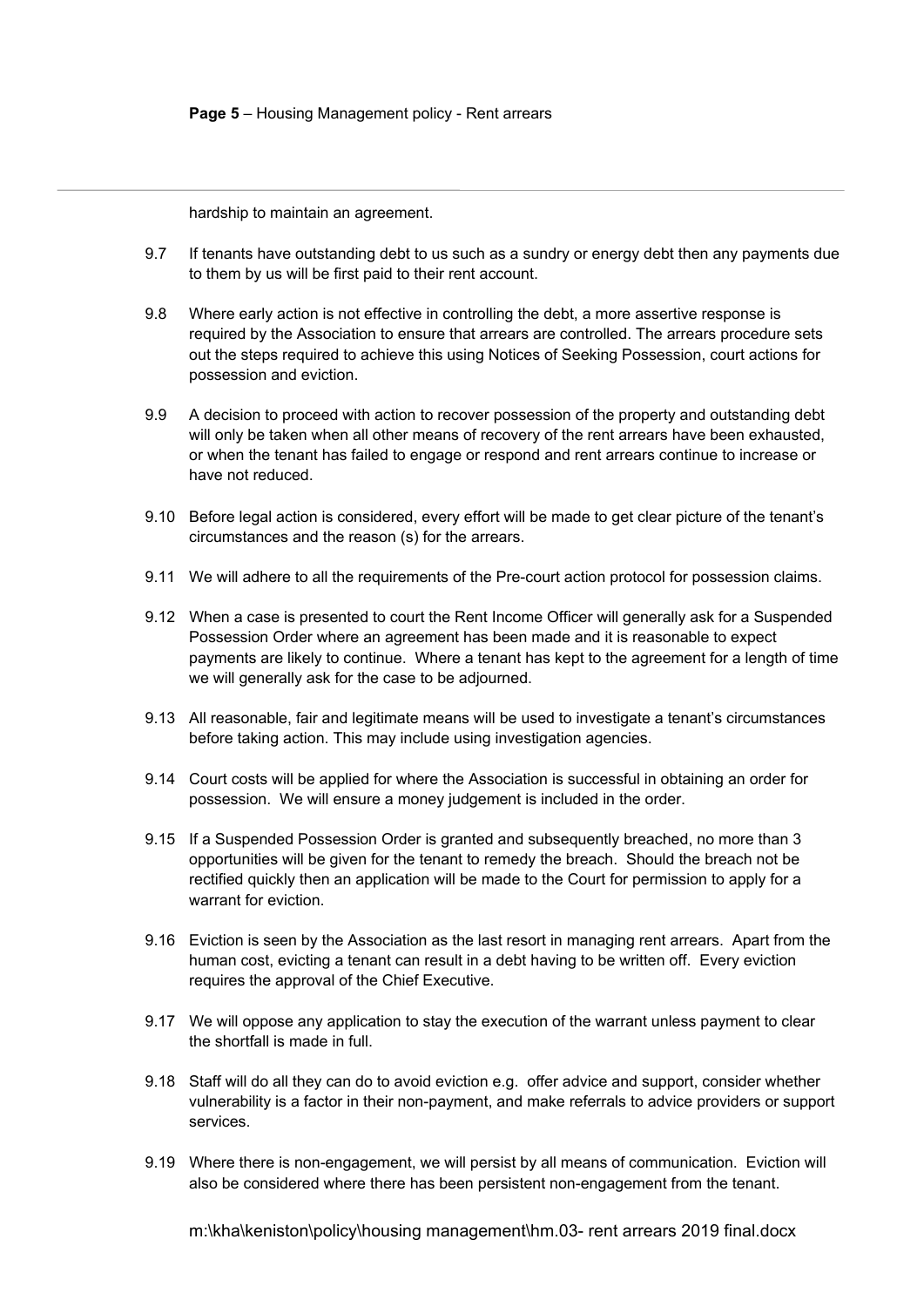#### **Page 6** – Housing Management policy - Rent arrears

- 9.20 Staff will work in partnership with Local Authorities to avoid evictions and homelessness. We will ensure appropriate referrals to homelessness and other housing advice services are made when taking possession action
- 9.21 Where the phasing of Housing Benefit payments direct to the Association is the cause of arrears, the Association will suspend arrears recovery action.
- 9.22 Where there is a high static arrear, we will consider obtaining a money judgement.

# **10 Ground 8**

- 10.1 Ground 8 can be used where the tenant has arrears of more than 8 weeks rent at the date of service of the Notice of Seeking Possession and at the date of the hearing. The court has no power to stay or suspend it.
- 10.2 We will consider using Ground 8 on an exceptional rather than routine basis. Before using Ground 8, we will review the tenant's whole situation and first pursue all other reasonable alternatives to recover the debt. We will comply with the requirements in the rent arrears preaction protocol taking possession action only as a last resort. We will carry out vulnerability checks. For a Ground 8 case to be considered by the OD, the officer will set out the exceptional reasons. Wherever possible, we will ensure that the tenant understands the significance of a Ground 8 notice.
- 10.3 Subject to the above, Ground 8 can be considered in the following circumstances:
	- In cases where tenants are not taking responsibility for the processing of Housing Benefit claim, e.g. non-compliance with request for information.
	- In cases of arrears arising from a fraudulent housing benefit claim
	- In cases of an escalating arrear where no co-operation between the tenant and the Association can be established.
	- Non-payment without cause i.e. wilful or where there is evidence of attempts to mislead us.
	- Non-engagement and no contact from the tenant
	- A history of non-payment of rent over a sustained period of time, or where a tenant has repeatedly gone into high arrears and has a history of court action and suspended orders.
- 10.4 Ground 8 will not normally be considered in the following circumstances:
	- Frail older tenants
	- Tenants with mental health problems
	- Tenants with learning difficulties
	- Tenants with existing support from social / care services.
	- Where a tenant is co-operating and taking some responsibility.
	- Where there is pending decision on Housing Benefit
- 10.5 We would include the discretionary rent arrears Grounds 10 and 11 as well as Ground 8, keeping our options open by only making a decision just prior to court as to which ground we would rely on.

# **11 Housing Benefit**

11.1 It is stressed to tenants that it is their responsibility to ensure any claim is applied for and pursued. Where authorised to do so we will contact Housing Benefit offices and seek prompt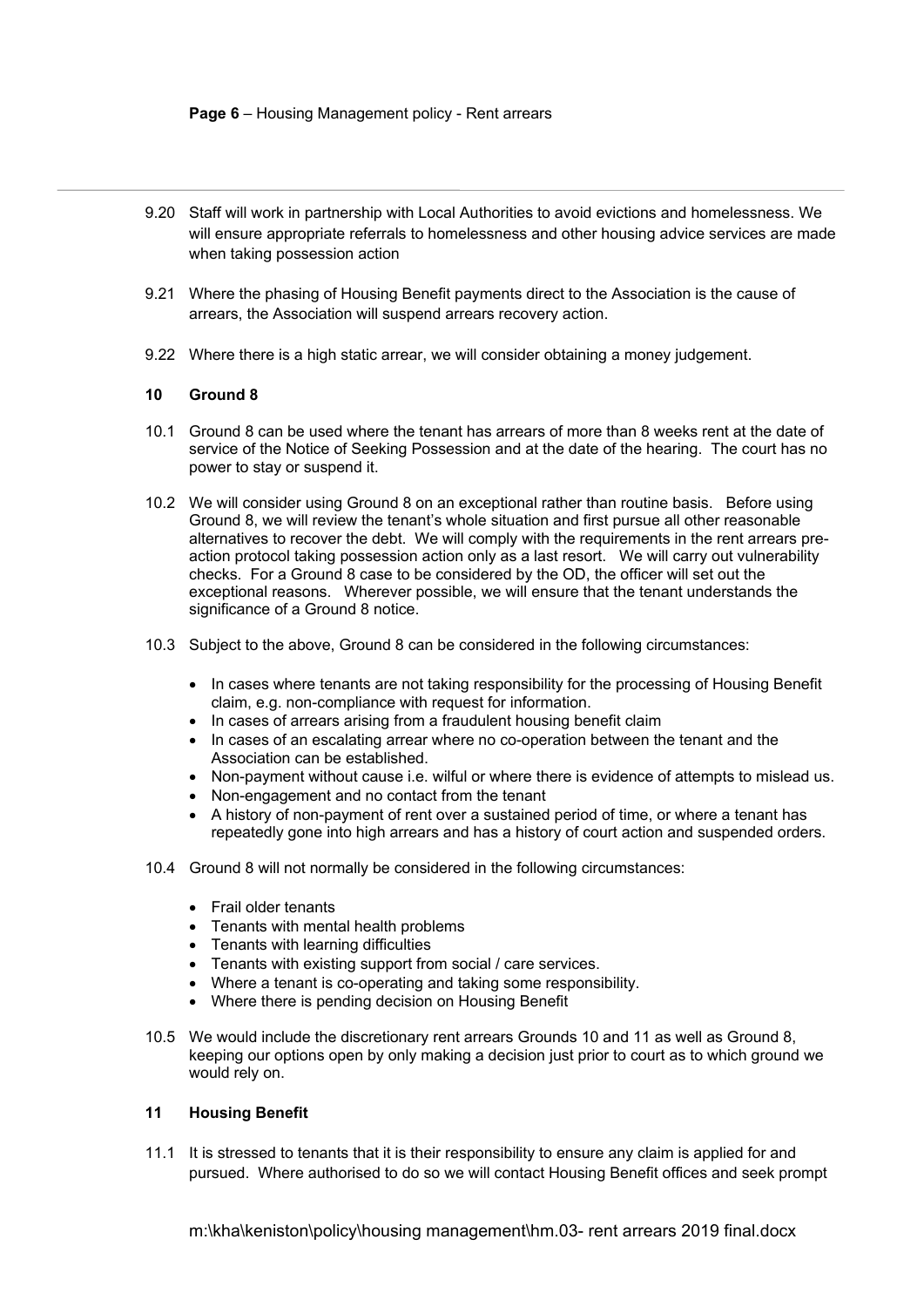payment of any outstanding claim / reassessment of benefit where arrears have reached a level of legal action.

- 11.2 In general, the arrears procedure should be followed by staff. However, it is acknowledged that discretion of staff is (often) appropriate. This is usually in the cases where Housing Benefit has been suspended or when claiming Universal Credit. Staff will ensure prompt action in every case as appropriate.
- 11.3 Each year targets will be set for improving the management of rent arrears. Performance in achieving these targets and in other areas of arrears management will be monitored monthly by the Management Team and Quarterly by the Board.

#### **12 Employment Support**

12.1 We refer our tenants to other agencies for support who are currently unemployed and looking to get back into work. We have partnerships with other organisations who offer a range of options such as skills training programmes, CV writing and interview preparation.

#### **13 Former tenants**

- 13.1 The Association will always pursue the recovery of debts left by former tenants. Former tenant arrears will be monitored on a monthly basis.
- 13.2 Thresholds will be set which will determine the extent of action to be taken in various circumstances.
- 13.3 The Association will use tracing agents and will also use debt collection agencies where its own actions have been or are unlikely to be successful.
- 13.4 Any action taken to pursue and recover former tenant arrears must be cost effective to the Association. Former tenants' arrears may be written off when actions according to the procedure have been unsuccessful in recovering the debt. Thresholds will be set for the limit of arrears which the Chief Executive can write off. All other arrears must be written off by the Board.
- 13.5 The decision to take legal action to recover former tenant arrears is a judgement based on the information available concerning the former tenant's current circumstances, how these impact on the likelihood of collection and the costs of legal action.
- 13.6 If the arrear is high, and we have a good chance of recovery we will proceed with legal action such as attachment of earnings or a money judgement.

# **14 Credit Balances**

14.1 We will check rent accounts in credit on a quarterly basis and advise tenants in credit to amend their payment and arrange any refunds. If a tenant does not want a refund, they will be asked to put their reasons in writing.